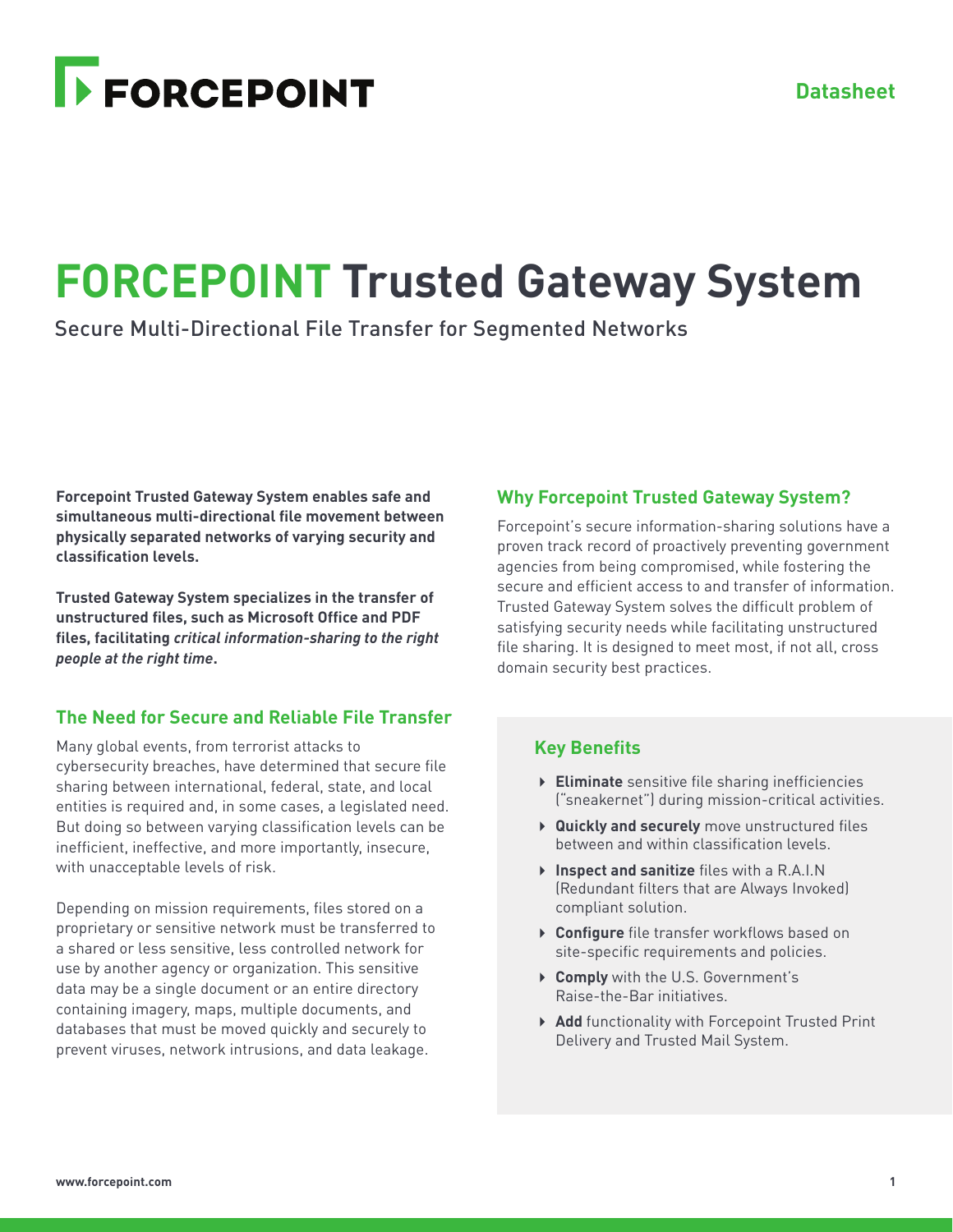### **Forcepoint Trusted Gateway System**



Figure 1. Forcepoint Trusted Gateway System

#### **Configure Secure File Transfers Based on Polices and Requirements**

Trusted Gateway System can be configured for different scenarios based on customer requirements and individual site security policy. Regardless of the workflows or combinations instituted, file movement can occur to and from an unlimited number of approved networks. Any-toany classification level transfer and multiple file transfer requests are supported:

#### **Two-Person Human Review/Reliable Human Review (RHR)**

- » The Producer role is responsible for assembling and submitting transfers (or jobs).
- » The Releaser role is responsible for review and approval (release) of the transfer.

#### **Template-based Submit**

- » A web-based interface presents users with a predefined template of the file destination and releaser information.
- » User drags and drops files into the application to perform all configured validations.

#### **Self-Release**

- » Approved users can create a job and send it to approved destinations in one step without requiring the two-person human review process.
- » Users must be granted the Self-Release role. Additional permission granularity is available.

#### **Bulk Upload**

- » Users have the ability to transfer large quantities of files from low- to higher-level networks, machineto-machine.
- » Direct file transfers are supported using Secure Copy Protocol (SCP) and Secure File Transfer Protocol (SFTP) from a configured network to the appropriate destination. Only configured hosts can access the input directory through SCP. All other connection attempts are denied.
- » Users can copy/paste text or drag and drop files into the tool.
- » An optional service can be included on a Microsoft Windows system (2000 or later) allowing users to maintain local input directories. This service monitors the local folder and automatically copies the file for processing. A right-click shortcut allows users to send files to defined destinations, which can be secure file transfer protocol (SFTP) servers or email addresses at permitted classification levels.

#### **Directory Transfer Service Option (DTSO)**

- » A secure mechanism is provided to transfer directories from a low to a high network.
- » DTSO runs on Linux and Microsoft Windows servers.
- » This service is able to watch one or more top level, or "root," directories and transfers files placed in those directories to a high side server.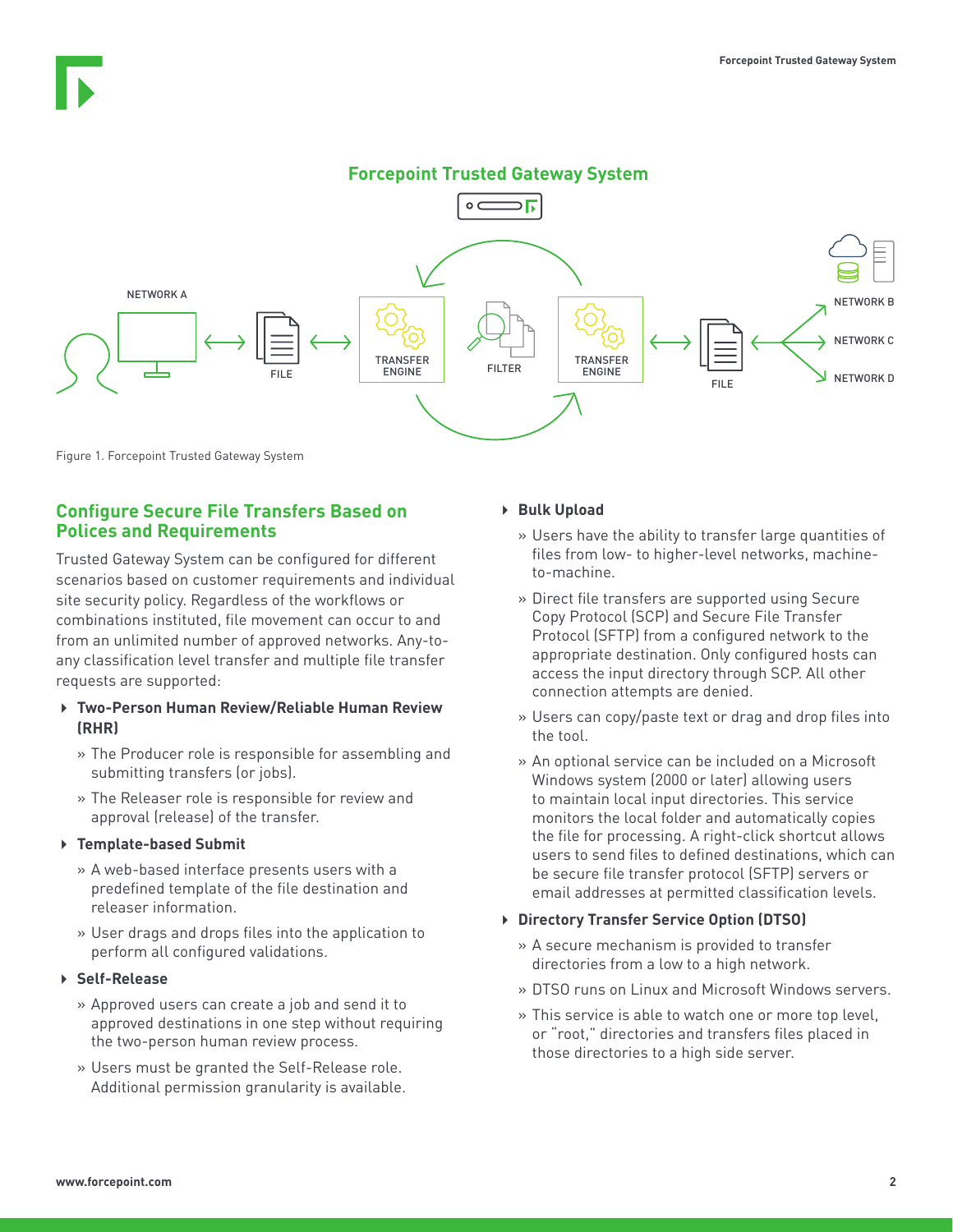# **Key Features**

- ▶ Operates on a Red Hat® Enterprise Linux® 64-bit operating system with Security Enhanced Linux (SELinux) components providing stringent security controls
- Resilient architectural design that meets the requirements of the "Raise the Bar" cross domain security community
- Vast amount of file types and multiple file sanitization solutions supported
- Visualization tool to set/view policy rules, configurations, and administrative status
- User-friendly web interface access to guide users through the transfer process
- Robust archive and audit management capabilities with centralized event logging
- Flexible network configurations to accommodate different environmental requirements
- ▶ Support for username/password and public key infrastructure (PKI) authentication mechanisms
- Automated bulk uploads via SCP/SFTP (low to high)
- Support for multi-channel, multi-directional file transfers with one system

## **Robust File Transfer Security Controls Provide Assurance**

Regardless of how the transfer request is initiated, Trusted Gateway System manages the process to ensure approved file movement between secure networks and across sensitivity levels following site security policies. Trusted Gateway System provides numerous verification, inspection, sanitization, and transformation filters to safeguard file transfers. For most organizations, virus scanning will be required. Additional filtering and manual file review can be configured to meet specific requirements. Security controls include:

| <b>FILTER</b>            | <b>FILE TYPES</b><br><b>SUPPORTED</b> | <b>FILTERING CAPABILITIES</b>                                                                                                                                                                                                                                                                                                                                                                                        |
|--------------------------|---------------------------------------|----------------------------------------------------------------------------------------------------------------------------------------------------------------------------------------------------------------------------------------------------------------------------------------------------------------------------------------------------------------------------------------------------------------------|
| *Glasswall <sup>™</sup>  | Microsoft Office, PDF                 | Sanitizes Office and PDF documents. For each document type, the filter creates a new document<br>utilizing the known good content from the input document. The filter is able to extract and import<br>images from documents allowing embedded images to themselves be filtered (e.g. transformed).<br>The filter also provides the export of a textual version of the document facilitating a dirty<br>word search. |
| *PuriFile®               | Microsoft Office, PDF                 | Provides document inspection and sanitization and eases the document workflow<br>process for Office and PDF documents.                                                                                                                                                                                                                                                                                               |
| *Aware                   | bmp, png, jpg, j2k, tiff              | Supports the conversion of images from one format to another and supports the stripping (reset<br>to zero) of the least significant bit of pixel-based images. Allows support of jpeg2000 (j2k).                                                                                                                                                                                                                     |
| ImageMagick <sup>®</sup> | bmp, png, jpg, gif, tiff              | Supports the conversion of images from one format to another and the stripping (reset to zero) of<br>the least significant bit of pixel-based images.                                                                                                                                                                                                                                                                |
| *McAfee®                 | AlI                                   | Scans all file formats for the presence of virus signatures matching those in a stored virus defini-<br>tion list provided by McAfee.                                                                                                                                                                                                                                                                                |
| *Sophos®                 | All                                   | Scans all file formats for the presence of virus signatures matching those in a stored virus defini-<br>tion list provided by Sophos.                                                                                                                                                                                                                                                                                |